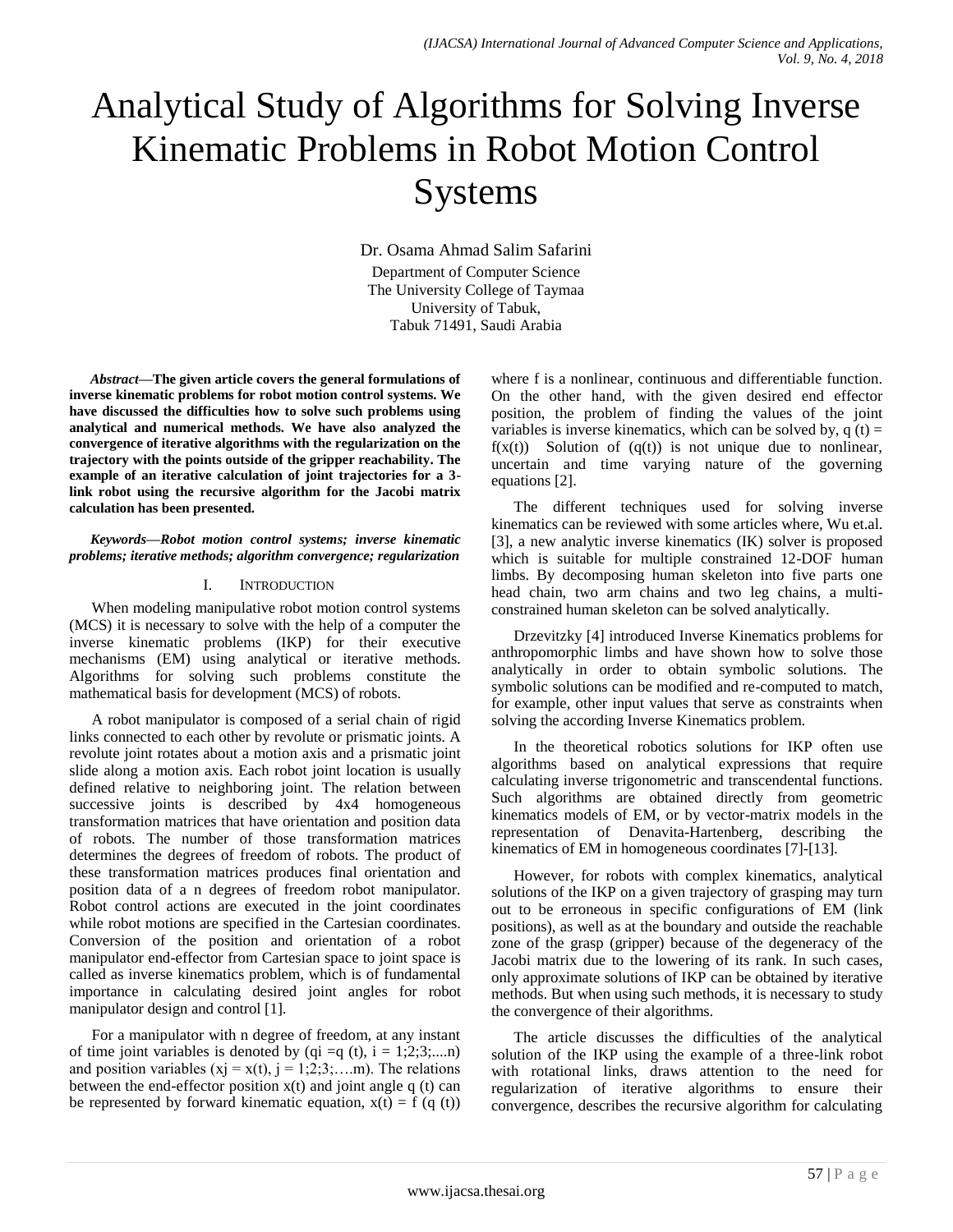the Jacobi matrix, and analyzes the operability of iterative algorithms on the trajectories of the gripper containing areas with special configurations of EM.

## II. GENERAL FORMULATIONS OF THE IKP

In systems of positional, high-speed and force-torque control movement of robots, different inverse problems of kinematics are solved.

## *A. IKP about Positions of Links*

Given a  $6 \times 1$  vector of linear position coordinates and angular coordinates of the orientation of the gripper

$$
S_{\mathcal{C}} = (x_c, y_c, z_c, \varphi_c, \theta_c, \psi_c)^T
$$

 $N \times 1$  vector of generalized coordinates of links is calculated

$$
q = (q_1, q_2, ..., q_N)^T = \Phi^{-1}(S_C),
$$
 (1)

Where  $\Phi^{-1}$  is the N  $\times$  1 vector-valued function inverse to the  $6 \times 1$  vector-valued function  $\Phi$  (q) corresponding to the kinematic scheme of the robot's EM.

The problem (1) is the most complicated from the computational point of view, since it requires the solution of a system of nonlinear algebraic equations of the form.

$$
\Phi(q) - s_c = F(q) = 0
$$

Where, 0 is the zero  $6 \times 1$  vector.

IKP about link speeds

For given vectors of linear and angular velocities of grasping (of the gripper):

$$
V_C = (\nu_x, \nu_y, \nu_\tau)^T; \; \Omega_c = (\omega_\varphi, \omega_\theta, \omega_\psi)^T
$$

the  $N \times 1$  vector of generalized link speeds is calculated.

$$
\dot{q} = (q_1, q_2, \dots, q_N)^T = J^{-1}(q) \cdot \begin{pmatrix} v_c \\ a_c \end{pmatrix}
$$
 (2)

Where  $J^{-1}$ . is the inverse (or pseudoinverse) matrix of the Jacobi matrix  $J(q)$  of the vector-valued function  $\Phi(q)$ .

The problem (2) is a solution of a system of linear algebraic equations of the form:

$$
J(q).\dot{q} = .\begin{pmatrix} V_c \\ \Omega_c \end{pmatrix}
$$

*B. IKP about the Forces and Moments in the Joints (Hinges) of the Links*

By the given vectors of projection of force and moment in the gripper:

$$
F_{C} = (F_{x}, F_{y}, F_{\tau})^{T}; M_{c} = (M_{\varphi}, M_{\theta}, M_{\psi})^{T}
$$

The vector of generalized forces in the hinges is determined

$$
Q = (Q_1, Q_2, ..., Q_N)^T = J^T(q) \cdot {F_c \choose M_c}.
$$
 (3)

Expression (3), which requires the calculation and transposition of the Jacobi matrix, is valid only for the case of an ideal EM that does not have energy losses in the joints of the links.

The Jacobi matrix in problems  $(1)$  -  $(3)$ , depending on the number of links N of a robot can be square or have a rectangular form:

$$
J(q) = \frac{\partial \Phi(q)}{\partial q} = \frac{\partial F(q)}{\partial q} = \begin{cases} \frac{\partial F_i(q)}{\partial q_j} & i = \overline{1,6}, \quad j = \overline{1,N} \end{cases}
$$

In a more general formulation, problem (1) can be formulated as the problem of minimizing the square of the norm of the discrepancy vector:

$$
||F(q)||^2 \to \min_{q \in R^N},
$$
\n(4)

and solved by iterative methods without computing the Jacobi matrix or gradient methods using its numerical approximations. However, the convergence of algorithms of such methods is slower and when they are used, more steps of the iterative process are required [6].

In [8], an example of an iterative solution of the IKP in the formulation (4) for a 6-link robot is given, on the program trajectory of grasping which the constant orientation of the grasping is given not by the Euler angles, but by the vector of the direction cosines.

If the values of the vector of generalized coordinates are bounded by the admissible domain  $q \in D^N$ , then problems of the form (4) should be solved by methods of conditional minimization. In this case, the exact solution of the IKP may in principle be absent.

# *C. Analytical Solution of the IKP*

Consider a 3-link robot of the BBB type operating in an angular coordinate system for which problem (1) is solved ambiguously and depends on the sign of the angular position of the third link (the lower or upper arm configuration):

$$
q_1 = \arctg\left(\frac{y_c}{x_c}\right);
$$
  
\n
$$
q_3 = \pm \arccos(C);
$$
  
\n
$$
q_2 = \arctg\left(\frac{(z_c - L_1)}{R_{xy}}\right) \pm \arccos(D),
$$
\n(5a)

Where  $L_1$ ,  $L_2$ ,  $L_3$  are the lengths of the links;

$$
R_{xyz} = \sqrt{x_c^2 + y_c^2 + ((z_c - L_1))^2};
$$
  
\n
$$
C = (x_c^2 + y_c^2 + ((z_c - L_1))^2 - L_2^2 - L_3^2) / (2L_2L_3);
$$
  
\n
$$
D = (x_c^2 + y_c^2 + ((z_c - L_1))^2 + L_2^2 - L_3^2) / (2L_2R_{xyz});
$$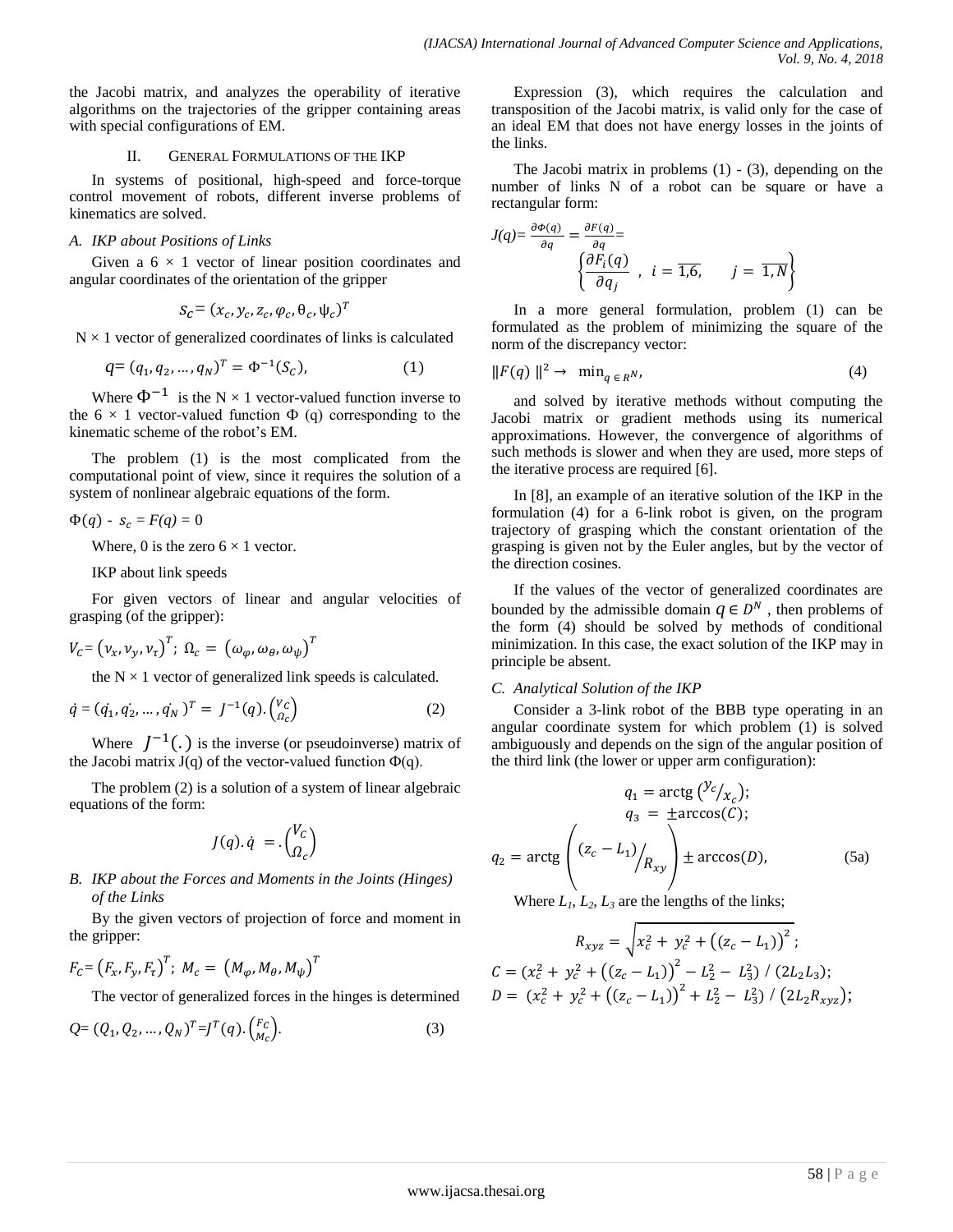The solution of the IKP can also be obtained from other expressions [9]:

$$
q_1 = \arctg\left(\frac{y_c}{x_c}\right); \quad E = \sqrt{1 - C^2};
$$
\n
$$
q_3 = \pm \arctg\left(\frac{E}{C};\right)
$$
\n
$$
q_2 = \arctg\left(\frac{(z_c - L_1)}{R_{xy}}\right) - \arctg\left(\frac{L_3 \sin q_3}{L_2 + L_3 \cos q_3}\right) \tag{5b}
$$

However, the solutions of the IKP with MATLAB functions by the expressions (5a) on the trajectory of grasping with points outside its reachability zone turn out to be complex numbers that have no practical meaning. To obtain real solutions of the IKP, the values of the variables C and D, which are cosines, should be limited to one. The solutions of the IKP by the expressions (5b) are obtained real at points both inside and outside the reach zone of the gripper, so there is no need to limit the values of the variables C and E.

#### III. ALGORITHMS OF ITERATIVE METHODS

We consider algorithms for the numerical solution of problem (1), in which the Jacobi matrix is calculated in explicit form.

#### *A. Algorithm of Newton's Method*

Theoretically, in the case of a square Jacobi matrix, for example, when  $N = 3$  or 6, the following algorithm can be used:

$$
q^{k+1} = q^k - a_k J^{-1}(q^k) \cdot F(q^k), \tag{6}
$$

Where  $a_k \leq 1$  is the scalar value of a constant or variable step.

Wherein At each step of the iterative process, it is required to calculate the inverse matrix corresponding to the Jacobi matrix. However, in special configurations of EM, if the Jacobi matrix is poorly conditioned or completely degenerate due to a decrease in its rank, the operability of algorithm (6) is lost,

#### **Simplified algorithm of Newton's method**

If we replace the inverse matrix  $J^{-1}$  in the algorithm (6) with the transposed Jacobi matrix

$$
q^{k+1} = q^k - a_k J^T(q^k) \cdot F(q^k), \qquad (7)
$$

Coarse (Rough) solutions of problem (1) can be obtained, but in special configurations of EM, the convergence of algorithm (7) is also not guaranteed.

#### *B. Algorithm of the Gauss-Newton Method*

When solving problems with a rectangular Jacobi matrix, when the number of links is redundant  $(N > 6)$  or insufficient  $(N < 6)$  in the algorithm (6), instead of the inverse matrix  $J^{-1}$ , it is necessary to use the left

$$
J^+ = (J^T \cdot J)^{-1} J^T
$$
 or the right  $J^+ = J^T (J \cdot J^T)^{-1}$   
pseudoinverse matrices [5]. We obtain the following algorithm:

$$
q^{k+1} = q^k - a_k J^+(q^k) \cdot F(q^k)
$$
 (8)

### *C. Algorithms of the Levenberg-Marquardt Method*

In the algorithm (8), in calculating pseudo inverse matrices, because the matrices  $(J^T \cdot J)$  and  $(J \cdot J^T)$  can turn out to be poorly conditioned or degenerate, to ensure the convergence of the iterative processes, it is necessary to carry out factorization based on the matrix decomposition or to use simple regularization:

$$
q^{k+1} = q^k - a_k [(J^T J + a_{2k} E)^{-1} J^T] \cdot F(q^k)
$$
 (9)

$$
q^{k+1} = q^k - a_k \left[ J^T (J J^T + a_{2k} E)^{-1} \right] \cdot F(q^k)
$$
 (10)

Where *E* is the identity matrix;  $a_{2k}$  is a regularizing scalar parameter.

When applying any of the algorithms  $(6)$  -  $(10)$ , the matrix *J (q)* can be calculated either by the direct derivation of the vector function  $\Phi(q)$  by analytic expressions, which is rather cumbersome for  $N \ge 3$ , or by a more efficient recursive algorithm [13], using the transformation matrices of homogeneous coordinates and the intersection operations (vector products) of the columns of the rotation matrix of grasping (*n, o, a*) - normal vectors, orientation and approach.

#### **A recursive algorithm for computing the Jacobi matrix**

In the base coordinate system of the robot, the Jacobi matrix performs the transformation of the vector of generalized link speeds:

$$
\begin{pmatrix} V_{C,0} \\ \Omega_{C,0} \end{pmatrix} = J_0(q) \cdot \dot{q}
$$

Where  $V_{C,0}$  and  $\Omega_{C,0}$  are the vectors of the projections of the linear and angular velocity of grasping.

Here the Jacobi matrix is defined as the product

$$
J_0(q) = J_V(q) \cdot J_N(q)
$$

Where  $J_N(q)$  – 6 × N Jacobi matrix of velocity transformation in the coordinate system of the gripper

$$
\begin{pmatrix} V_{C,N} \\ \Omega_{C,N} \end{pmatrix} = J_N(q) \cdot \dot{q}
$$

 $J_V(q)$  - 6  $\times$  6 matrix transformation of linear and angular velocities of grasping from the *N*-th to the base coordinate system.

$$
\begin{pmatrix} V_{C,0} \\ \Omega_{C,0} \end{pmatrix} = J_V(q) \cdot \begin{pmatrix} V_{C,N} \\ \Omega_{C,N} \end{pmatrix}
$$

To calculate the matrix  $J_N(q)$ ,  $4 \times 4$  matrices are required that determine the position and orientation of the gripper in the *j*-th coordinate system, i.e., with respect to the (*j*-1) -th link:

$$
U_j(q) = A_j(q_1)A_{j+1}(q_2) ... A_N(q_N) =
$$
  
=  $\begin{pmatrix} R_{N,j} & P_{N,j} \\ 0 & 0 & 1 \end{pmatrix}$ ,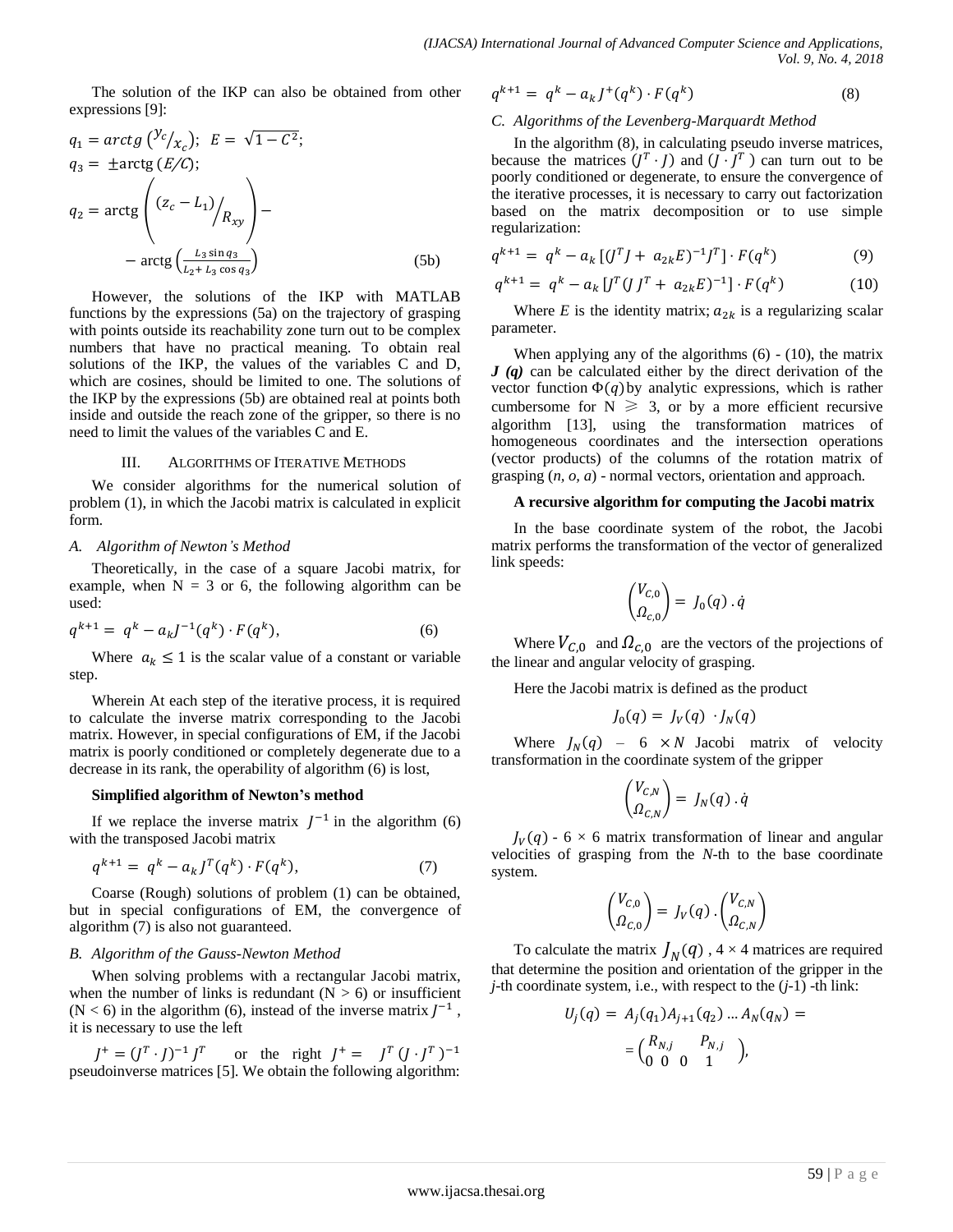Where  $R_{N,i} = (n_{N,i}, o_{N,i}, a_{N,i})^T$  - rotation matrix with orientation vectors of the grip coordinate system;  $(X_{N,i}, Y_{N,i}, Z_{N,i})^T$  vector of the position of the center of the coordinate system of the grasp.

Columns of the matrix  $J_N(q) = (J_{1,N} \, J_{2,N} \, ... \, ... \, J_{6,N})$  are calculated by the reverse recursion  $(j = 6, 5, \ldots 1)$ :

$$
J_{j,N} = \begin{cases} \begin{pmatrix} d_j \\ \delta_j \end{pmatrix} & \text{For } j \text{ link B-type} \\ \begin{pmatrix} \delta_j \\ 0_{3 \times 1} \end{pmatrix} & \text{For } j \text{ link p-type,} \end{cases}
$$

Where  $d_i - 3 \times 1$  vector, composed of Z-components of vector products.

$$
d_j = \begin{bmatrix} (P_{N,j} \times n_{N,j})_{\tau} \\ (P_{N,j} \times o_{N,j})_{\tau} \\ (P_{N,j} \times a_{N,j})_{\tau} \end{bmatrix} = \begin{bmatrix} P_{x,j} & n_{y,j} & -P_{y,j} & n_{x,j} \\ P_{x,j} & o_{y,j} & -P_{y,j} & o_{x,j} \\ P_{x,j} & a_{y,j} & -P_{y,j} & a_{x,j} \end{bmatrix};
$$

 $\delta_i$ - a 3 × 1 unit vector directed along the axis of motion of the *j-*th link

$$
\delta_j = R_{N,j}^T \cdot \begin{bmatrix} 0 \\ 0 \\ 1 \end{bmatrix} = \begin{bmatrix} n_{\tau,j} \\ o_{\tau,j} \\ a_{\tau,j} \end{bmatrix};
$$

 $0_{3 \times 1}$  is the zero  $3 \times 1$  vector.

The matrix  $J_V(q)$  in the block representation has the following form:

$$
J_V(q) = \begin{bmatrix} R_{N,0} & 0_{3 \times 3} \\ 0_{3 \times 3} & R_{N,0} \end{bmatrix}
$$

Where  $0_{3\times 3}$  is the zero matrix;  $R_{N,0}(q) - 3 \times 3$  rotation matrix with the column vectors of the normal, orientation and approach, calculated in the base coordinate system.

A more detailed recursive algorithm for computing the Jacobi matrix is described in [9].

#### **Analysis of the convergence of iterative algorithms**

Let us analyze the processes of the iterative IKP solution using algorithms (6) - (10) with the Jacobi matrix calculation using the above recursive algorithm on two BBB type robot gripper trajectories (Fig. 1).



Fig. 1. Given trajectories of grasp.

The trajectories are given by the base points  $S<sub>g</sub> = \{X, Y, Z\}$ , the first is in the reachable zone of grasp, the second - with some points outside its boundary.

Fig. 2 and 3 show the trajectory of the links obtained for the upper configuration of the robot by analytical methods (5a) and (5b), and calculated by these trajectories by solving the direct problem of kinematics corresponding trajectories of the gripper  $S_c = \{X_c, Y_c, Z_c\}$  are shown in Fig. 1 by solid lines.



Fig. 2. Results of the solution of the IKP on the first trajectory of grasp.



Fig. 3. Results of the solution of the IKP on the second trajectory of grasp.

In Fig. 4 are presented the graphs of the modules of the Jacobi matrix determinant of the BBB-type robot, calculated from the recursive algorithm for the two variants of the link trajectories (see Fig. 2 and 3).

Exactly the same graphs are obtained when calculating the elements of the Jacobi matrix by analytic expressions. It is seen from the graphs that for the second variant of the trajectories at the points on the boundary of the reachability zone of the grasp the determinant of the degenerate Jacobi matrix takes the value zero.

On the first trajectory of the grasp, the solutions obtained by all the compared algorithms (6) - (10) coincide with the trajectories of the links (see Fig. 2), calculated by analytical methods. At the same time, for each of the algorithms, the values of the constant parameters  $a_k$  and  $a_{2k}$  were established, which ensure the convergence of the IKP solution processes for the number of iterations  $k_{max} \le 100$ .



Fig. 4. Graphs of modules of the Jacobi matrix determinant.